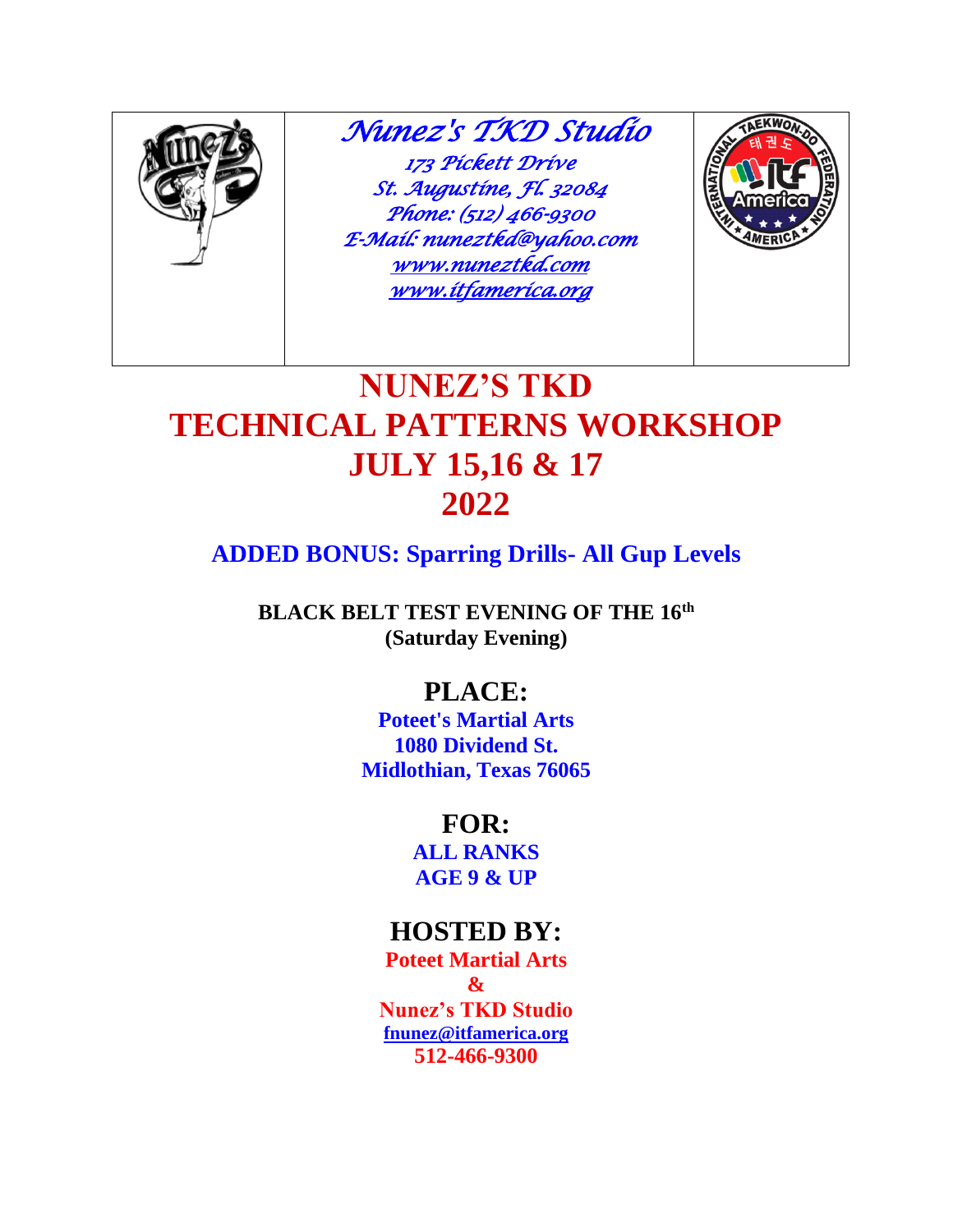

#### **Dear Instructors and Students,**

It's that time of year again, *THE TECHNICAL PATTERNS WORKSHOP*. The past years have been a great success and good time and we look forward to another year of TRAINING! We would like to extend an invitation to everyone to be a part of the workshop. The workshop will be for all ranks, age 9 and up. The workshop will refresh and improve your patterns, the fellowship will allow you to socialize with your Taekwon-Do brothers and sisters, and the workout will test your physical endurance. In addition to the superb workout and wealth of knowledge you'll gain, it will also be an opportunity to receive updates and news within the ITF America and ITF.

## **ADDED BONUS: Sparring Drills -All Gup Levels**

#### **IN ADDITION TO THE PATTERNS WORKSHOP, THERE IS A BLACK BELT TEST SCHEDULED FOR THE EVENING OF THE 16th.**

I look forward to seeing you at the seminar for a weekend of training and fellowship. Enclosed is an information and registration form. If you have any questions or require more information, contact GM Nunez at the number listed or via e-mail.

Yours in Tae Kwon-Do,

GM Nunez President, ITF America A-9-9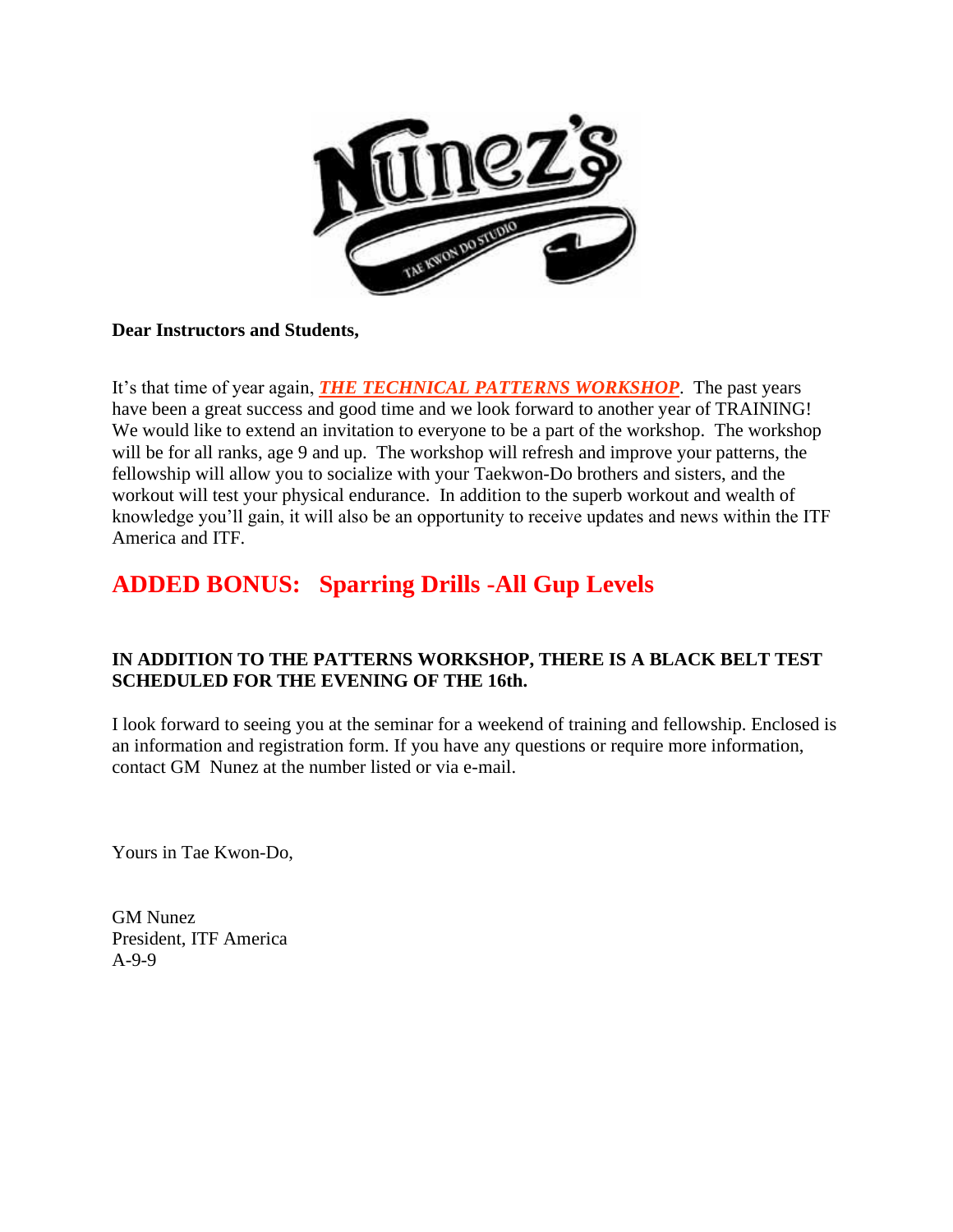

DATE: July 15<sup>th</sup>, 16<sup>th</sup> & 17th 2022

**DEADLINE:** July 1, 2021

Registration form and payment must be received by July 1, 2021 **ALL PARTICIPATES SHOULD BE PRE-REGISTERED**.

**If you are a black belt eligible for testing please contact me immediately if you would like to be a candidate. All black belt paperwork MUST be turned in 6 WEEKS prior to test date from your Instructor.**

**PLACE:** Poteet's Martial Arts,1080 Dividend St., Midlothian, Texas 76065

**ALL PARTICIPANTS MUST CHECK IN WITH THE SEMINAR REPRESENTATIVE SATURDAY MORNING 8:30-9:00AM**

## **SCHEDULE OF EVENTS**

ALL PARTICIPANTS MUST BE IN FULL UNIFORM AND LINED UP IN THE DESIGNATED AREA BY THE PROPER TIME EACH DAY!!

#### **FRIDAY, JULY 15th, 2022**

4:00pm - 7:00pm 4  $4<sup>th</sup>$ ,  $5<sup>th</sup>$ ,  $\&$  6<sup>th</sup> DAN PATTERNS

### **SATURDAY, JULY 16th, 2022**

| $9:00AM - 10:30PM$                                                                                                                                                                                                                                                                                                                                                          | <b>PATTERNS: 4-Direction Punch thru Do-San</b>           |  |  |
|-----------------------------------------------------------------------------------------------------------------------------------------------------------------------------------------------------------------------------------------------------------------------------------------------------------------------------------------------------------------------------|----------------------------------------------------------|--|--|
| $10:30AM - 11:30AM$                                                                                                                                                                                                                                                                                                                                                         | Sparring Drills $10^{th}$ thru $7^{th}$ Gup              |  |  |
| $11:30AM - 12:30 NOON$                                                                                                                                                                                                                                                                                                                                                      | PATTERNS: Won-Hyo thru Joong-Gun                         |  |  |
| $12:30PM - 1:30PM$                                                                                                                                                                                                                                                                                                                                                          | Sparring Drills $6th$ thru $4th$ Gup                     |  |  |
| $1:30PM - 3:00PM$                                                                                                                                                                                                                                                                                                                                                           | LUNCH – Several restaurants in the surrounding area      |  |  |
| $3:00PM - 4:00PM$                                                                                                                                                                                                                                                                                                                                                           | PATTERNS: Toi-Gye Thru Choong-Moo                        |  |  |
| $4:00PM - 5:30PM$                                                                                                                                                                                                                                                                                                                                                           | Sparring Drills 3 <sup>rd</sup> thru 1 <sup>st</sup> Gup |  |  |
| 5:30PM                                                                                                                                                                                                                                                                                                                                                                      | <b>BLACK BELT TEST</b>                                   |  |  |
| $G$ $\overline{G}$ $\overline{G}$ $\overline{G}$ $\overline{G}$ $\overline{G}$ $\overline{G}$ $\overline{G}$ $\overline{G}$ $\overline{G}$ $\overline{G}$ $\overline{G}$ $\overline{G}$ $\overline{G}$ $\overline{G}$ $\overline{G}$ $\overline{G}$ $\overline{G}$ $\overline{G}$ $\overline{G}$ $\overline{G}$ $\overline{G}$ $\overline{G}$ $\overline{G}$ $\overline{G}$ |                                                          |  |  |

#### **SUNDAY, JULY 17th, 2022**

9:00AM – 10:00PM PATTERNS: 1<sup>st</sup> Dan Patterns

10:00PM – 11:00AM PATTERNS: 2nd Dan Patterns

11:00 AM – 12:00PM PATTERNS: 3rd Dan Patterns

**When you have reached your highest pattern, you will dismiss you from the seminar. At this time, you are more than welcome to stay and quietly observe the others as they complete their patterns.**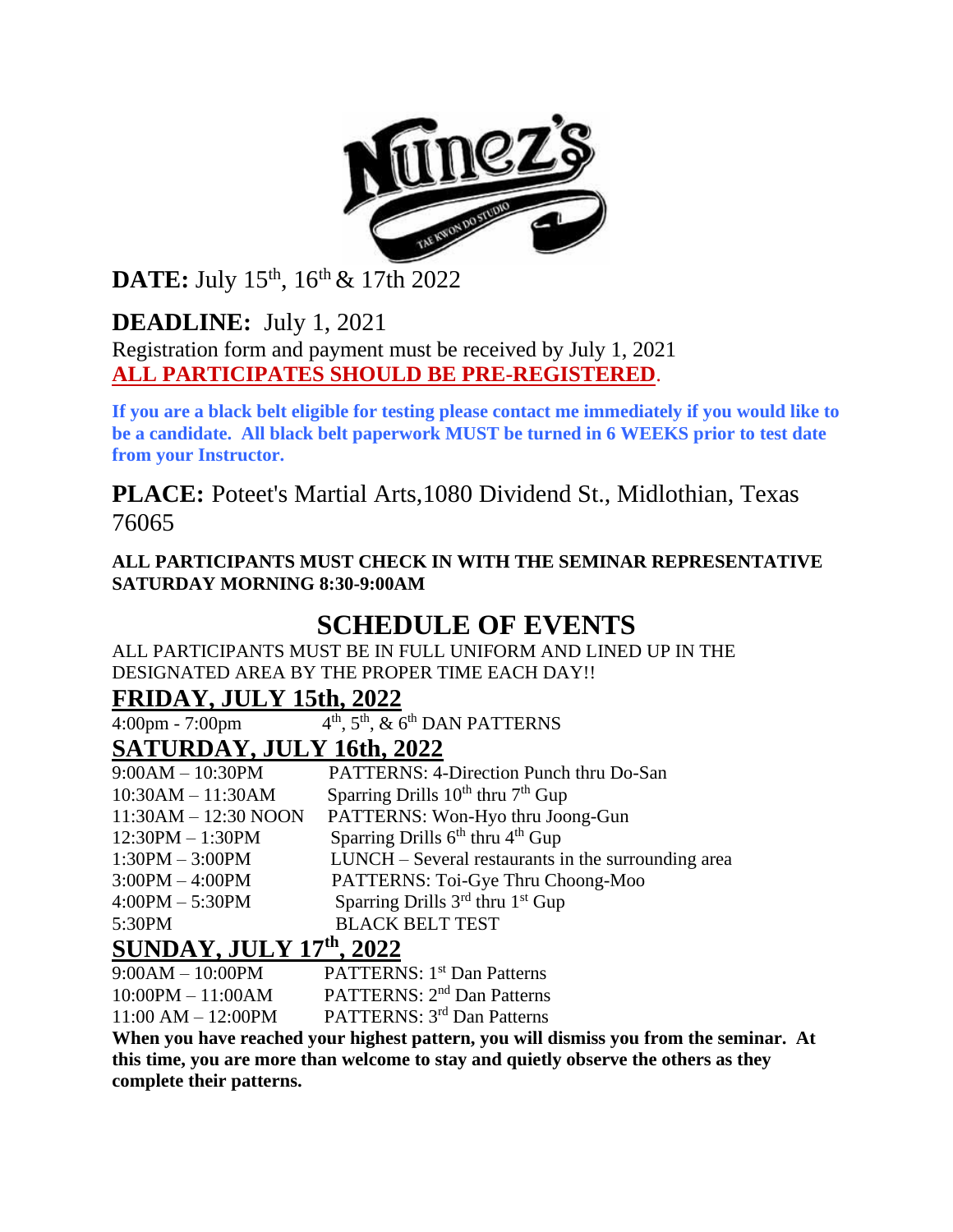

#### **SEMINAR FEES:**

Grand Master's No Charge

WHITE THRU YELLOW BELT \$50.00 non ITF America member \$75 GREEN THRU BLUE BELT \$50.00 non ITF America member \$75 RED & BLACK BELTS \$75.00 non ITF America member \$150 **Master Instructor(s) \$ 50.00 non ITF America member \$150**

#### **CLUB INSTRUCTORS THAT BRING 5 OR MORE STUDENTS WILL ATTEND THE WORKSHOP FOR FREE.**

**LIST YOUR STUDENTS (THEY MUST BE REGISTERED AND PAID) ON YOUR REGISTRATION FORM.** 

**--------------------------------------------------------------------------------------------------------------------**

#### **ACCOMMODATIONS are plentiful in the Midlothian Area**

**Hotel recommendation: Courtyard by Marriott at Midlothian Conference Center 3 Community Circle, Midlothian, TX 76065 Phone #469-672-8760 website: [https://www.marriott.com/hotels/travel/dalcd](https://www.marriott.com/hotels/travel/dalcd-courtyard-dallas-midlothian-at-midlothian-conference-center/?scid=45f93f1b-bd77-45c9-8dab-83b6a417f6fe&y_source=1_Mzg5MDEyOS00NjItbG9jYXRpb24ud2Vic2l0ZQ==)[courtyard-dallas-midlothian-at-midlothian-conference-center/?scid=45f93f1b](https://www.marriott.com/hotels/travel/dalcd-courtyard-dallas-midlothian-at-midlothian-conference-center/?scid=45f93f1b-bd77-45c9-8dab-83b6a417f6fe&y_source=1_Mzg5MDEyOS00NjItbG9jYXRpb24ud2Vic2l0ZQ==)[bd77-45c9-8dab-](https://www.marriott.com/hotels/travel/dalcd-courtyard-dallas-midlothian-at-midlothian-conference-center/?scid=45f93f1b-bd77-45c9-8dab-83b6a417f6fe&y_source=1_Mzg5MDEyOS00NjItbG9jYXRpb24ud2Vic2l0ZQ==)[83b6a417f6fe&y\\_source=1\\_Mzg5MDEyOS00NjItbG9jYXRpb24ud2Vic2l0ZQ](https://www.marriott.com/hotels/travel/dalcd-courtyard-dallas-midlothian-at-midlothian-conference-center/?scid=45f93f1b-bd77-45c9-8dab-83b6a417f6fe&y_source=1_Mzg5MDEyOS00NjItbG9jYXRpb24ud2Vic2l0ZQ==) [==](https://www.marriott.com/hotels/travel/dalcd-courtyard-dallas-midlothian-at-midlothian-conference-center/?scid=45f93f1b-bd77-45c9-8dab-83b6a417f6fe&y_source=1_Mzg5MDEyOS00NjItbG9jYXRpb24ud2Vic2l0ZQ==)**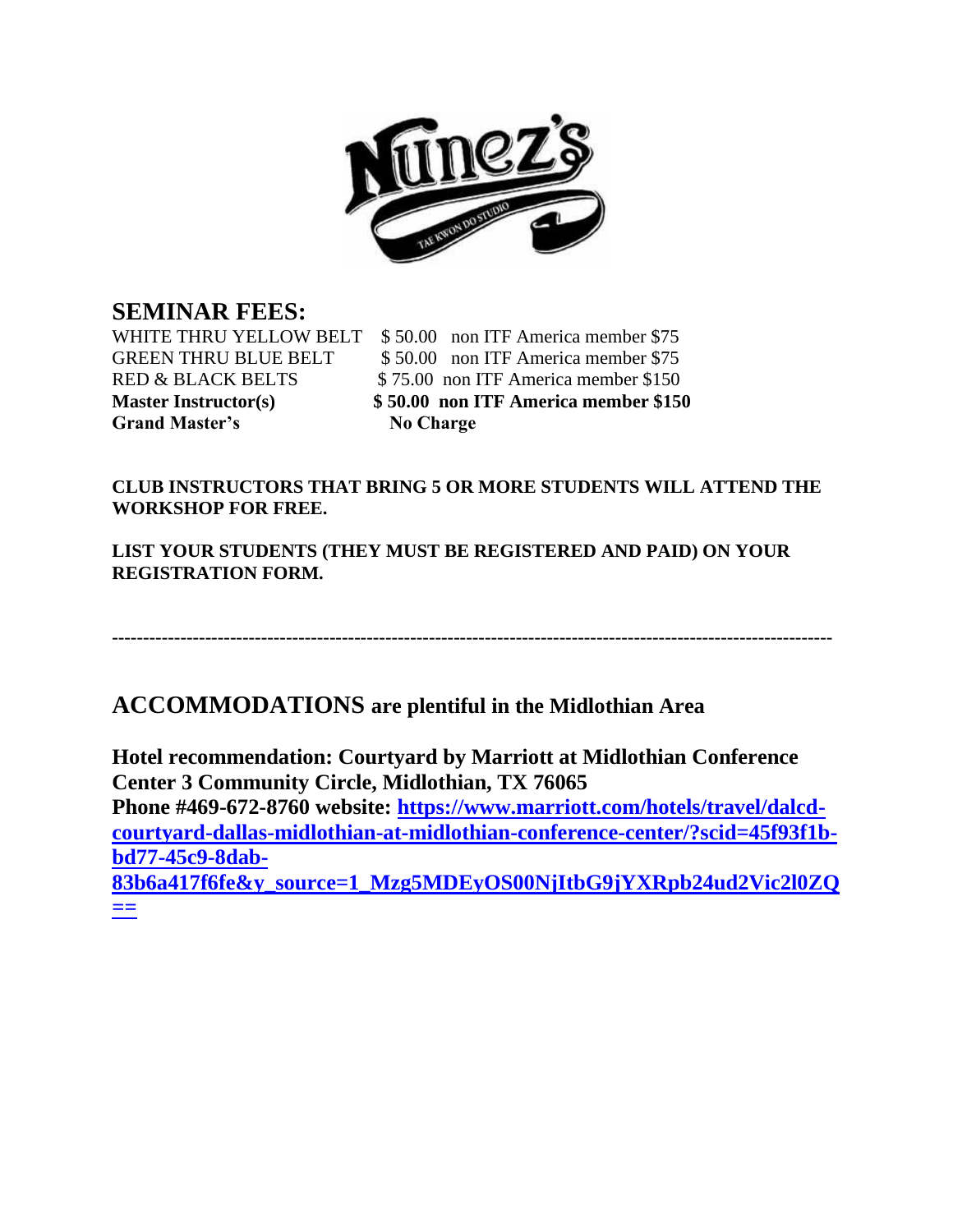

## **NUNEZ'S TKD TECHNICAL PATTERNS WORKSHOP REGISTRATION FORM**

# **2022**

# **NUNEZ'S TKD TECHNICAL PATTERNS WORKSHOP**

| <b>NAME</b>           |                   |  |
|-----------------------|-------------------|--|
| AGE RANK              |                   |  |
|                       |                   |  |
| <b>CITY</b>           | <b>STATE</b>      |  |
| <b>EMAIL</b>          |                   |  |
| <b>CONTACT NUMBER</b> |                   |  |
| <b>SCHOOL</b>         | <b>INSTRUCTOR</b> |  |

\$\_\_\_\_\_\_\_\_\_\_\_\_\_TOTAL AMOUNT ENCLOSED (PAYMENT CHECK OR MONEY ORDER)

#### **EACH PARTICIPANT MUST COMPLETE A REGISTRATION FORM**

**PLEASE ENCLOSE PAYMENT WITH REGISTRATION FORM AND MAIL BY DEADLINE 7-1-21** (**LATE FEE \$35) TO: Fabian Nunez 173 Pickett Drive St. Augustine, Fl. 32084**

**WAIVER**

THE PARTICIPANT REALIZES THAT THERE IS A RISK OF INJURY INVOLVED IN TAEKWON-DO. HE/SHE ASSUMES THE RISK OF ACCIDENT, INJURY, DAMAGE,